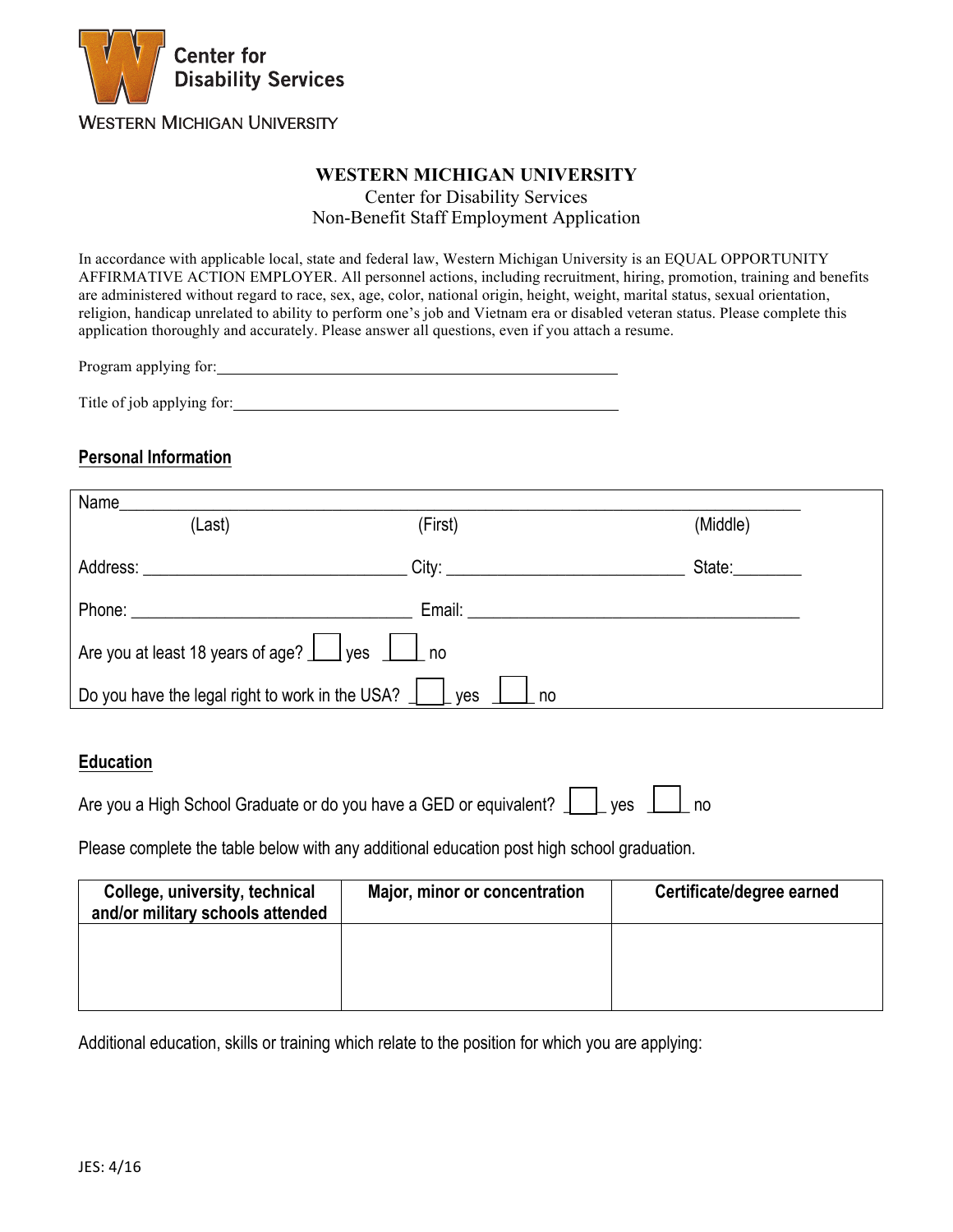# **Employment History**

Please start by listing your current or most recent work experience, including any US or other military experience. Include all employment, whether full time, part-time, summer or temporary work. You may attach a list of additional experience and you are encouraged to do so if it related to the employment you seek at Western Michigan University.

|                                                                                                                                                                                                                                      |                     | Start Date: ________________________ End Date: _________________________________ |  |
|--------------------------------------------------------------------------------------------------------------------------------------------------------------------------------------------------------------------------------------|---------------------|----------------------------------------------------------------------------------|--|
|                                                                                                                                                                                                                                      |                     |                                                                                  |  |
| (Street)                                                                                                                                                                                                                             | (City)              | State<br>Zip                                                                     |  |
|                                                                                                                                                                                                                                      |                     | Full time   Part time Ending Salary \$                                           |  |
| Reason for Leaving <u>entitled and the contract of the contract of the contract of the contract of the contract of the contract of the contract of the contract of the contract of the contract of the contract of the contract </u> |                     |                                                                                  |  |
| Description of duties, responsibilities and equipment operated:                                                                                                                                                                      |                     |                                                                                  |  |
| If we are seriously considering you for employment, may we contact this employer? $\Box$ yes $\Box$ no                                                                                                                               |                     |                                                                                  |  |
|                                                                                                                                                                                                                                      |                     |                                                                                  |  |
|                                                                                                                                                                                                                                      |                     |                                                                                  |  |
|                                                                                                                                                                                                                                      |                     |                                                                                  |  |
| (Street)                                                                                                                                                                                                                             | $\overline{(City)}$ | Zip<br>State                                                                     |  |
|                                                                                                                                                                                                                                      |                     |                                                                                  |  |
|                                                                                                                                                                                                                                      |                     |                                                                                  |  |
| Description of duties, responsibilities and equipment operated:                                                                                                                                                                      |                     |                                                                                  |  |
| If we are seriously considering you for employment, may we contact this employer? $\Box$ yes<br>l no                                                                                                                                 |                     |                                                                                  |  |
| Supervisor Name                                                                                                                                                                                                                      |                     |                                                                                  |  |
|                                                                                                                                                                                                                                      |                     |                                                                                  |  |
| Address:                                                                                                                                                                                                                             |                     |                                                                                  |  |
| (Street)                                                                                                                                                                                                                             | (City)              | <b>State</b><br>Zip                                                              |  |
|                                                                                                                                                                                                                                      | Full time           | Part time Ending Salary \$                                                       |  |
|                                                                                                                                                                                                                                      |                     |                                                                                  |  |
| Description of duties, responsibilities and equipment operated:                                                                                                                                                                      |                     |                                                                                  |  |
| If we are seriously considering you for employment, may we contact this employer?<br>no<br>yes                                                                                                                                       |                     |                                                                                  |  |
|                                                                                                                                                                                                                                      |                     |                                                                                  |  |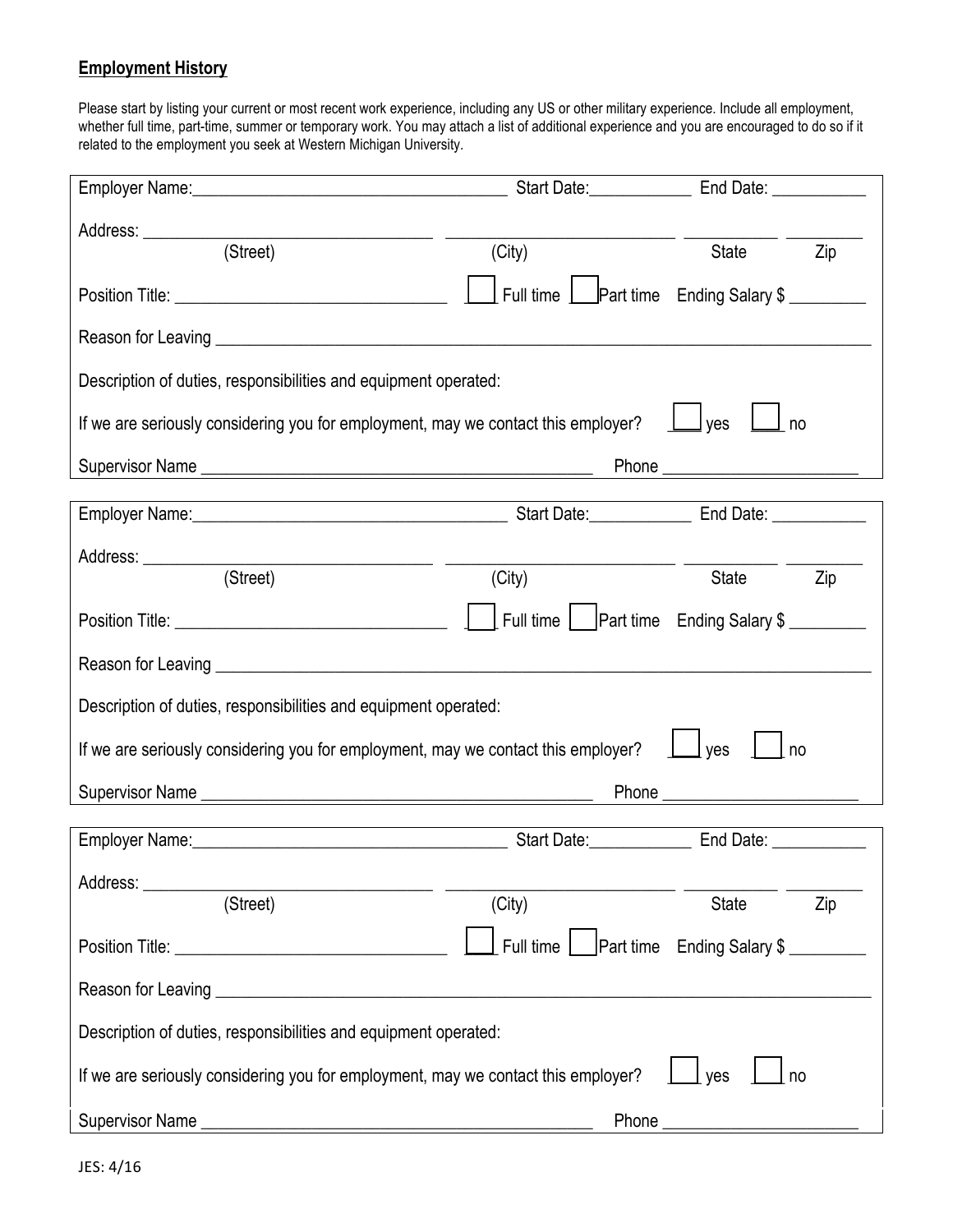# **Experience**

CDS has a requirement that we only consider applicants who come to us with one year of experience working/interacting with an individual with a disability. This experience does not need to be in the form of a paid employment relationship. This can be with a friend, family member, volunteer experience, experience with older adults with dementia/aging issues, etc. Please list all of your experience with an individual with a disability or disability related issues. Please include the amount of time you spent in each of these experiences (hours/weeks/years):

# **Availability**

Please complete the table by marking with an "X" when you are availability to work.

|                      | Monday | Tuesday | Wednesday | Thursday | Friday | Saturday | Sunday |
|----------------------|--------|---------|-----------|----------|--------|----------|--------|
| Midnight             |        |         |           |          |        |          |        |
| 1a.m.                |        |         |           |          |        |          |        |
| $2$ a.m.             |        |         |           |          |        |          |        |
| 3 a.m.               |        |         |           |          |        |          |        |
| 4 a.m.               |        |         |           |          |        |          |        |
| 5 a.m.               |        |         |           |          |        |          |        |
| 6a.m.                |        |         |           |          |        |          |        |
| 7 a.m.               |        |         |           |          |        |          |        |
| 8 a.m.               |        |         |           |          |        |          |        |
| 9 a.m.               |        |         |           |          |        |          |        |
| 10 a.m.              |        |         |           |          |        |          |        |
| 11 a.m.              |        |         |           |          |        |          |        |
| $\overline{1}2$ noon |        |         |           |          |        |          |        |
| 1 p.m.               |        |         |           |          |        |          |        |
| $\overline{2}$ p.m.  |        |         |           |          |        |          |        |
| 3 p.m.               |        |         |           |          |        |          |        |
| $\overline{4}$ p.m.  |        |         |           |          |        |          |        |
| 5 p.m.               |        |         |           |          |        |          |        |
| $\overline{6}$ p.m.  |        |         |           |          |        |          |        |
| $\overline{7}$ p.m.  |        |         |           |          |        |          |        |
| 8 p.m.               |        |         |           |          |        |          |        |
| $\overline{9}$ p.m.  |        |         |           |          |        |          |        |
| 10 p.m.              |        |         |           |          |        |          |        |
| 11 p.m.              |        |         |           |          |        |          |        |